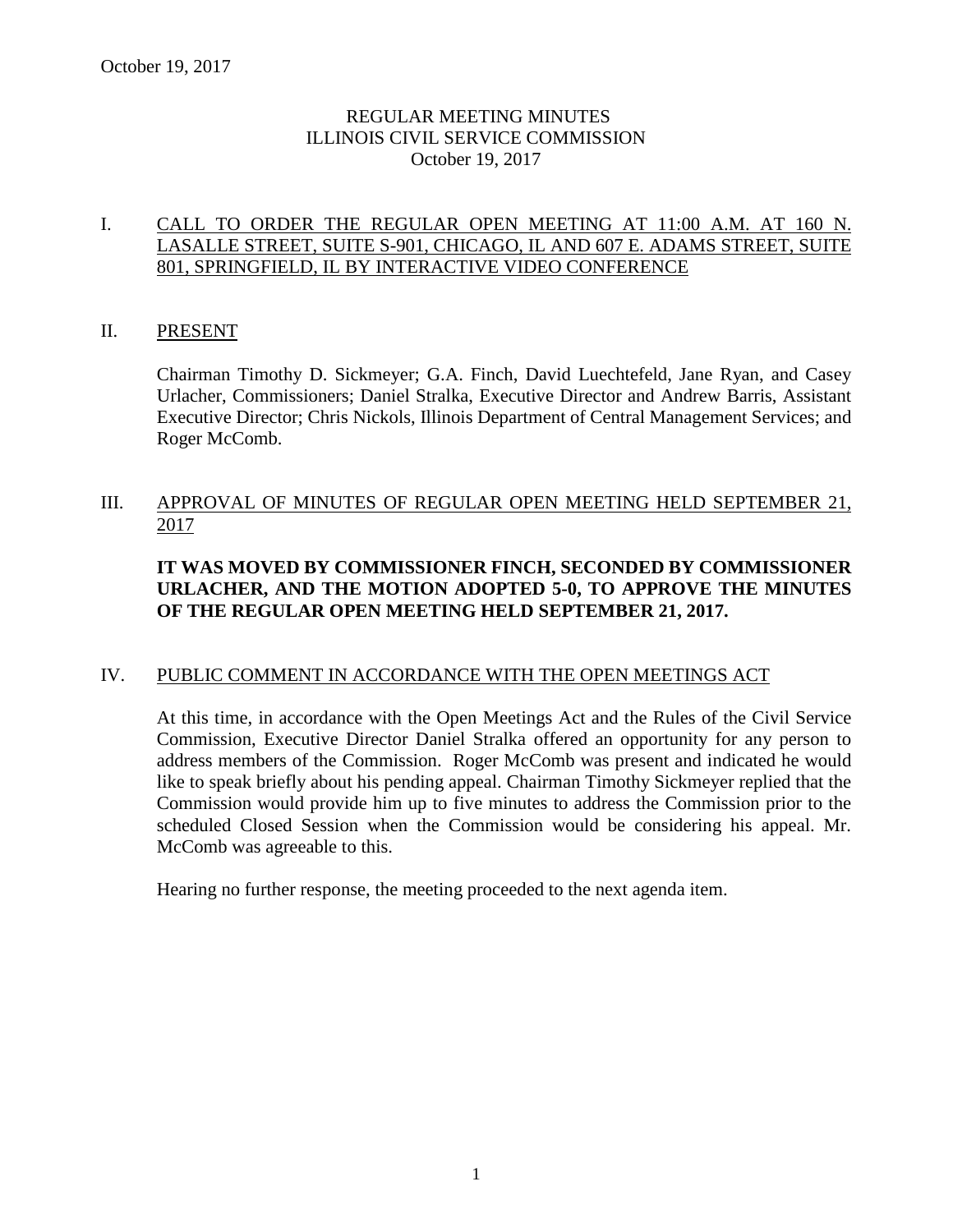#### $V<sub>r</sub>$ EXEMPTIONS UNDER SECTION 4d(3) OF THE PERSONNEL CODE

# A. Report on Exempt Positions from Department of Central Management Services

|               | Total            | Number of Exempt<br>Positions |  |  |
|---------------|------------------|-------------------------------|--|--|
| <u>Agency</u> | <b>Employees</b> |                               |  |  |
|               |                  |                               |  |  |
|               |                  |                               |  |  |
|               |                  |                               |  |  |
|               |                  |                               |  |  |
|               |                  |                               |  |  |
|               |                  |                               |  |  |
|               |                  |                               |  |  |
|               |                  |                               |  |  |
|               |                  |                               |  |  |
|               |                  |                               |  |  |
|               |                  |                               |  |  |
|               |                  |                               |  |  |
|               |                  |                               |  |  |
|               |                  |                               |  |  |
|               |                  |                               |  |  |
|               |                  |                               |  |  |
|               |                  |                               |  |  |
|               |                  |                               |  |  |
|               |                  |                               |  |  |
|               |                  |                               |  |  |
|               |                  |                               |  |  |
|               |                  |                               |  |  |
|               |                  |                               |  |  |
|               |                  |                               |  |  |
|               |                  |                               |  |  |
|               |                  |                               |  |  |
|               |                  |                               |  |  |
|               |                  |                               |  |  |
|               |                  |                               |  |  |
|               |                  |                               |  |  |
|               |                  |                               |  |  |
|               |                  |                               |  |  |
|               |                  |                               |  |  |
|               |                  |                               |  |  |
|               |                  |                               |  |  |
|               |                  |                               |  |  |
|               |                  |                               |  |  |
|               |                  |                               |  |  |
|               |                  |                               |  |  |
|               |                  |                               |  |  |
|               |                  |                               |  |  |
|               |                  |                               |  |  |
|               |                  |                               |  |  |
|               |                  |                               |  |  |
|               |                  |                               |  |  |
|               |                  |                               |  |  |
|               |                  |                               |  |  |
|               |                  |                               |  |  |
|               |                  |                               |  |  |
|               |                  |                               |  |  |
|               |                  |                               |  |  |
|               |                  |                               |  |  |
|               |                  |                               |  |  |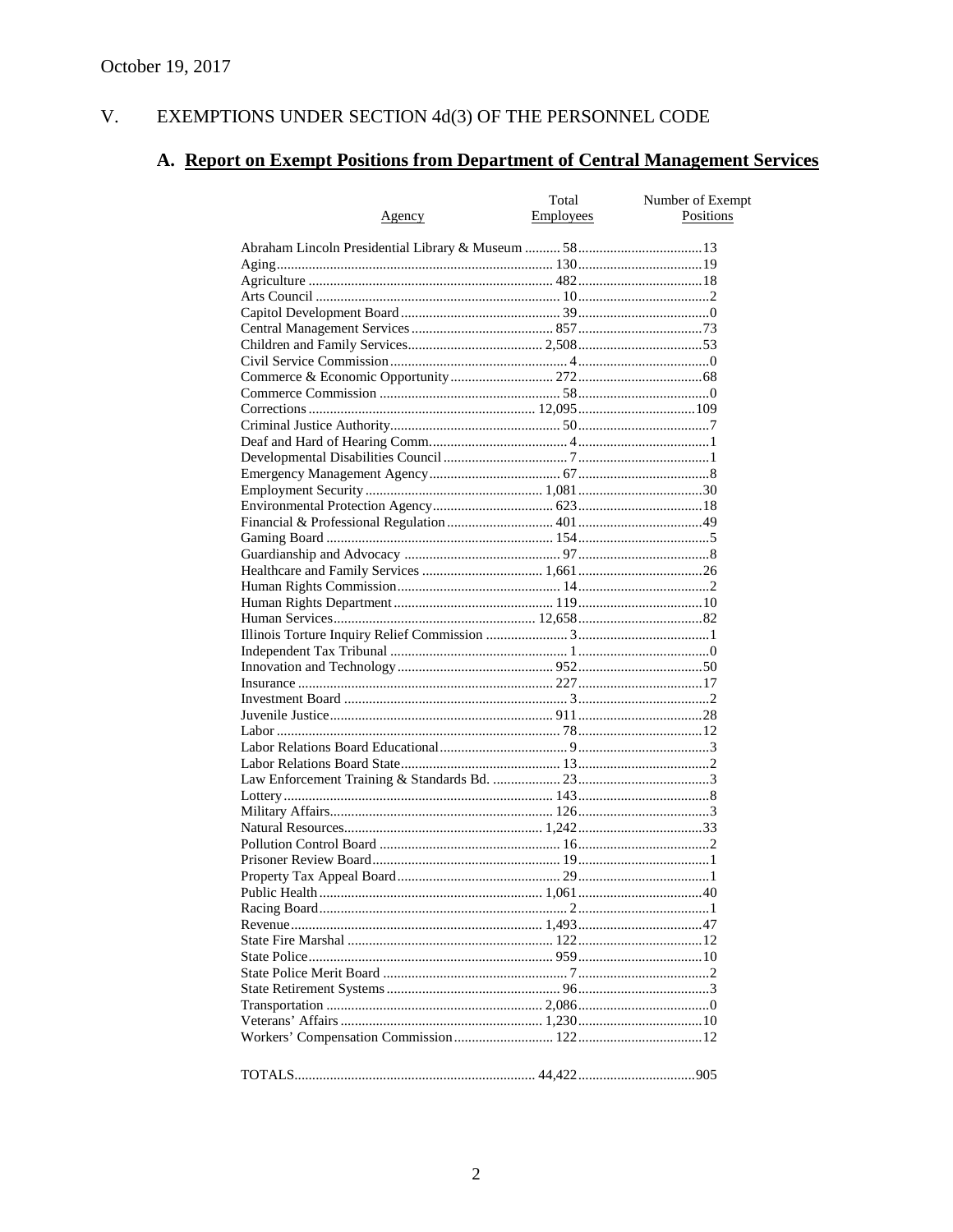### **B. Governing Rule – Section 1.142 Jurisdiction B Exemptions**

- a) The Civil Service Commission shall exercise its judgment when determining whether a position qualifies for exemption from Jurisdiction B under Section 4d(3) of the Personnel Code. The Commission will consider any or all of the following factors inherent in the position and any other factors deemed relevant to the request for exemption:
	- 1) The amount and scope of principal policy making authority;
	- 2) The amount and scope of principal policy administering authority;
	- 3) The amount of independent authority to represent the agency, board or commission to individuals, legislators, organizations or other agencies relative to programmatic responsibilities;
	- 4) The capability to bind the agency, board or commission to a course of action;
	- 5) The nature of the program for which the position has principal policy responsibility;
	- 6) The placement of the position on the organizational chart of the agency, board or commission;
	- 7) The mission, size and geographical scope of the organizational entity or program within the agency, board or commission to which the position is allocated or detailed.
- b) The Commission may, upon its own action after 30 days notice to the Director of Central Management Services or upon the recommendation of the Director of the Department of Central Management Services, rescind the exemption of any position that no longer meets the requirements for exemption set forth in subsection (a). However, rescission of an exemption shall be approved after the Commission has determined that an adequate level of managerial control exists in exempt status that will insure responsive and accountable administrative control of the programs of the agency, board or commission.
- c) For all positions currently exempt by action of the Commission, the Director of Central Management Services shall inform the Commission promptly in writing of all changes in essential functions, reporting structure, working title, work location, position title, position number or specialized knowledge, skills, abilities, licensure or certification.
- d) Prior to granting an exemption from Jurisdiction B under Section 4d(3) of the Personnel Code, the Commission will notify the incumbent of the position, if any, of its proposed action. The incumbent may appear at the Commission meeting at which action is to be taken and present objections to the exemption request.

(Source: Amended at 34 Ill. Reg. 3485, effective March 3, 2010)

\* \* \*

# **C. None submitted**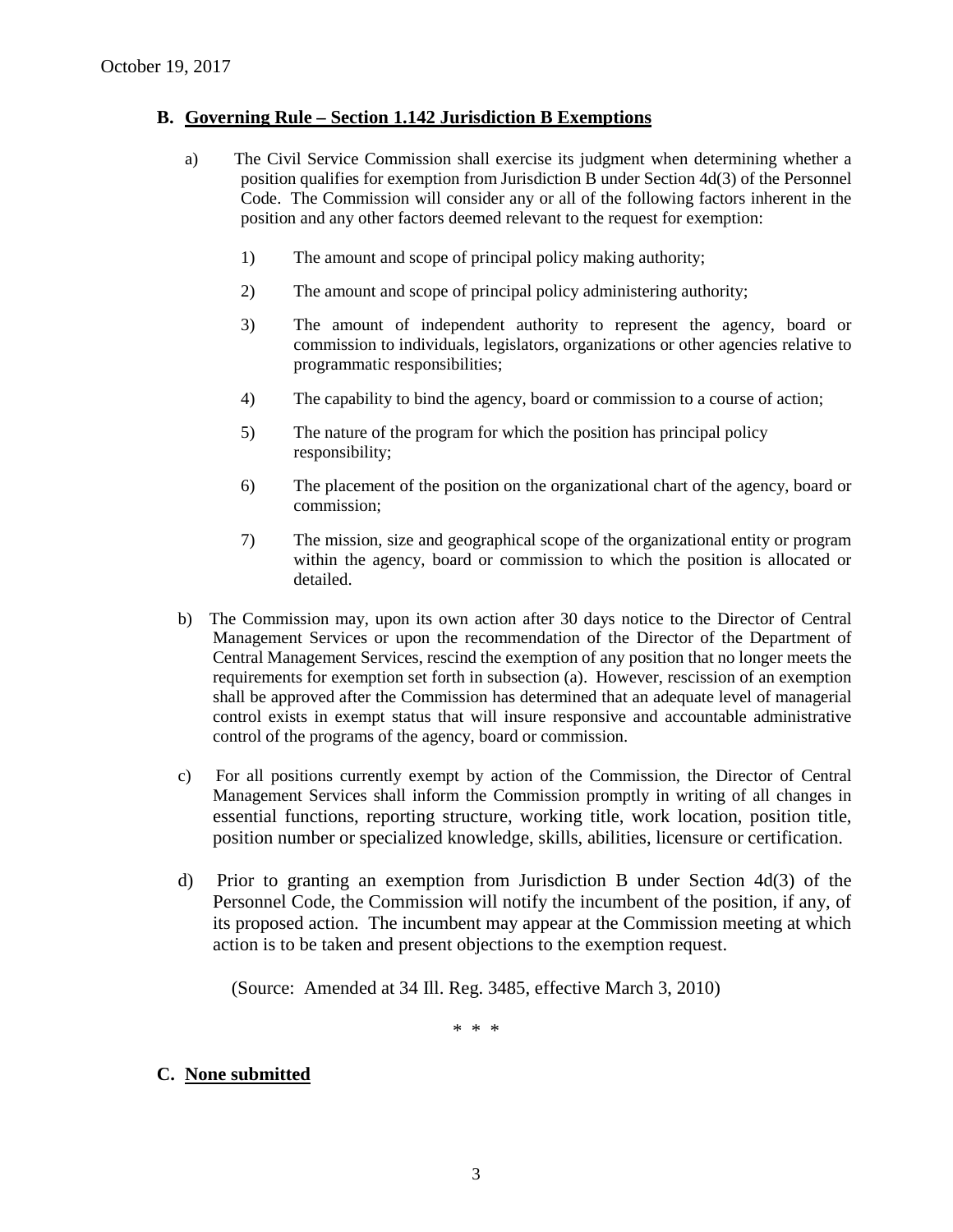# VI. CLASS SPECIFICATIONS

#### **A. Governing Rule – Section 1.45 Classification Plan**

The Commission will review the class specifications requiring Commission approval under the Classification Plan and will approve those that meet the requirements of the Personnel Code and Personnel Rules and conform to the following accepted principles of position classification:

- a) The specifications are descriptive of the work being done or that will be done;
- b) Identifiable differentials are set forth among classes that are sufficiently significant to permit the assignment of individual positions to the appropriate class;
- c) Reasonable career promotional opportunities are provided;
- d) The specifications provide a reasonable and valid basis for selection screening by merit examinations;
- e) All requirements of the positions are consistent with classes similar in difficulty, complexity and nature of work.

The following class title was submitted for creation by the Director of the Illinois Department of Central Management Services:

### **B. Corrections Assessment Specialist**

Assistant Executive Director Barris inquired about the identifiable differentials of the Corrections Assessment Specialist class in relation to other classes and the necessity of a new class to address recidivism when there was currently a program with 4d(3) positions such as the Deputy Chief of Parole Re-Entry Group to address the same issue. Chris Nickols from Central Management Services Technical Services acknowledged that the Deputy Chief of Parole Re-Entry Group also addressed the issue of recidivism but explained that a hybrid class was needed at Department of Corrections (DOC) to address the issue. Social workers are presently performing these duties. The agency was proposing this shift due to court cases including the Rasho v. Baldwin consent decree and provisions that addressed the expansion of care to prisoners with mental health issues. The goal is to add treatment options for prisoners. Nickols added that the new class was not at the level of the Deputy Chief of Parole Re-Entry Group.

Commissioner Luechtefeld asked Nickols how many positions would be in the new class and how the DOC would get the money to fund the positions. Nickols explained that seven positions from the Social Worker II class would be moved into the new class and the DOC sought up to 20 positions within the class. Nickols explained that broader experience and education requirements were needed to get qualified candidates to address the issues of inmate mental health, mental health treatment centers, and inmate recidivism. Nickols acknowledged that the issue of funding for the positions within the proposed class remained. Chairman Sickmeyer and Commissioner Ryan both also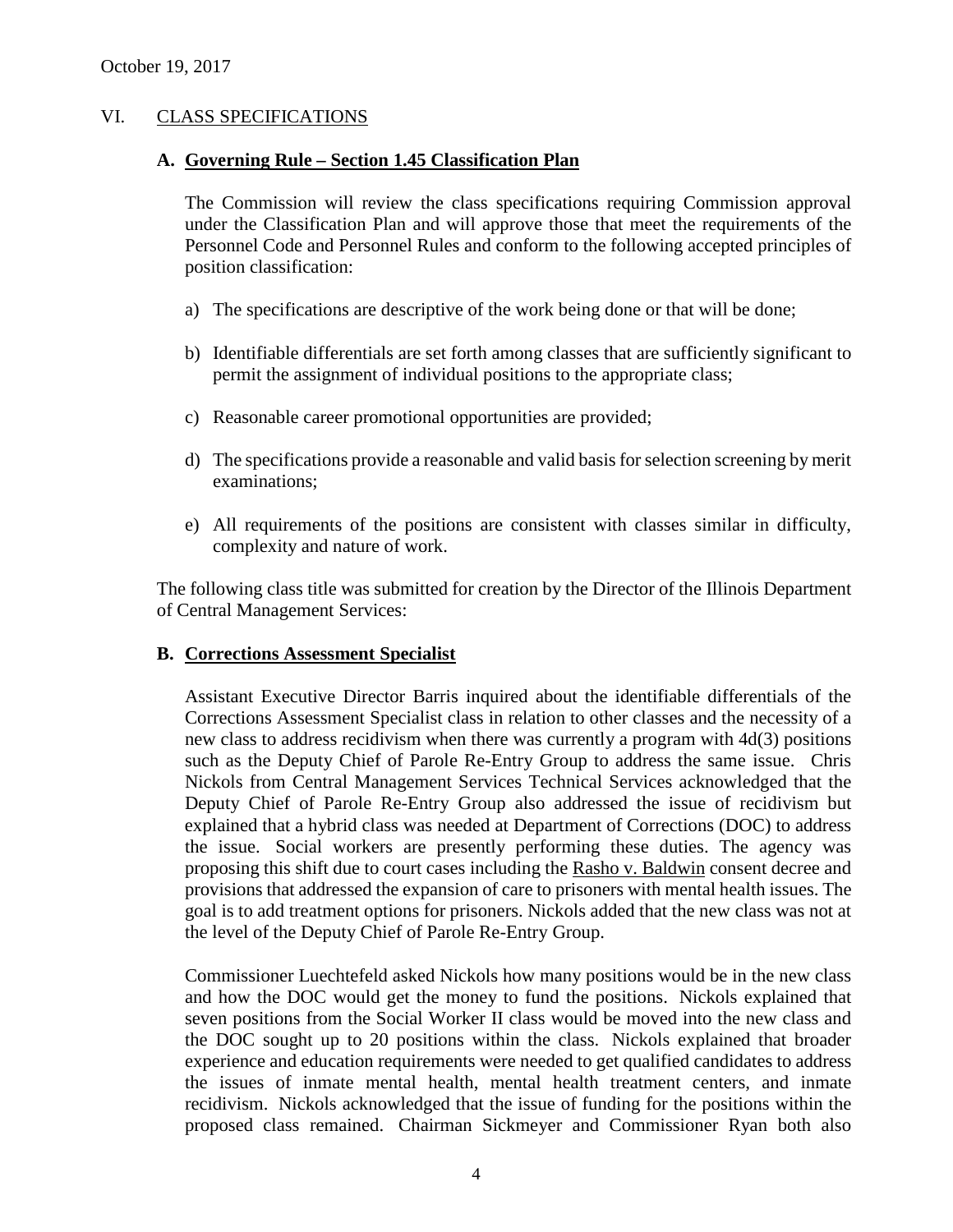inquired about the existing Section 4d(3) exempt position. Nickols replied that these positons would be subordinate to the exempt position. Chairman Sickmeyer asked when the positions would be filled and Nickols surmised that it would be around March of 2018 but several steps needed to be completed through labor relations before that could occur. He believed the program was starting at the treatment center in Joliet and would expand from there. Chairman Sickmeyer asked Chris Nickols to expound on the need for a new class in this instance. Nickols replied it was to expand from candidates needing a Masters of Social Work exclusively. The new class allows other Masters degrees and hopes to attract more candidates in the corrections field. Nichols confirmed that there will be more changes or revisions to the position classification system to address the issue of recidivism at DOC and the new class and subsequent classes, if created, would create reasonable promotion opportunities. Commissioner Ryan asked about the collective bargaining status. Nickols confirmed that the proposed class was agreed to through collective bargaining and that there would be no increase in compensation for positions within the Corrections Assessment Specialist class as the salary range was based upon, and identical to, the current Social Worker II class.

# **IT WAS MOVED BY COMMISSIONER RYAN, SECONDED BY COMMISSIONER FINCH, AND THE MOTION ADOPTED 5-0 TO APPROVE THE CREATION OF THE FOLLOWING CLASS TITLE TO BE EFFECTIVE NOVEMBER 1, 2017:**

### **B. Corrections Assessment Specialist**

# **IT WAS MOVED BY COMMISSIONER URLACHER, SECONDED BY COMMISSIONER RYAN, AND THE MOTION ADOPTED 5-0 TO DISAPPROVE ANY CLASS SPECIFICATIONS RECEIVED BY THE COMMISSION STAFF NOT CONTAINED IN THIS AGENDA TO ALLOW ADEQUATE STUDY.**

# VII. PERSONNEL RULES

# **A. Civil Service Commission Governing Rule – Section 1.310 Personnel Rules**

The Commission has power to disapprove new rules or amendments to existing rules submitted by the Director of Central Management Services. Such proposed new rules or amendments of existing rules submitted to the Commission shall be accompanied by a report of proceedings attending the prior public hearing required by law with respect to them. If the Commission does not disapprove new rules or any amendment to existing rules within 30 days following the receipt from the Director of Central Management Services, the new rules or amendments have the force and effect of law after filing by the Director with the Secretary of State.

### **B. None submitted**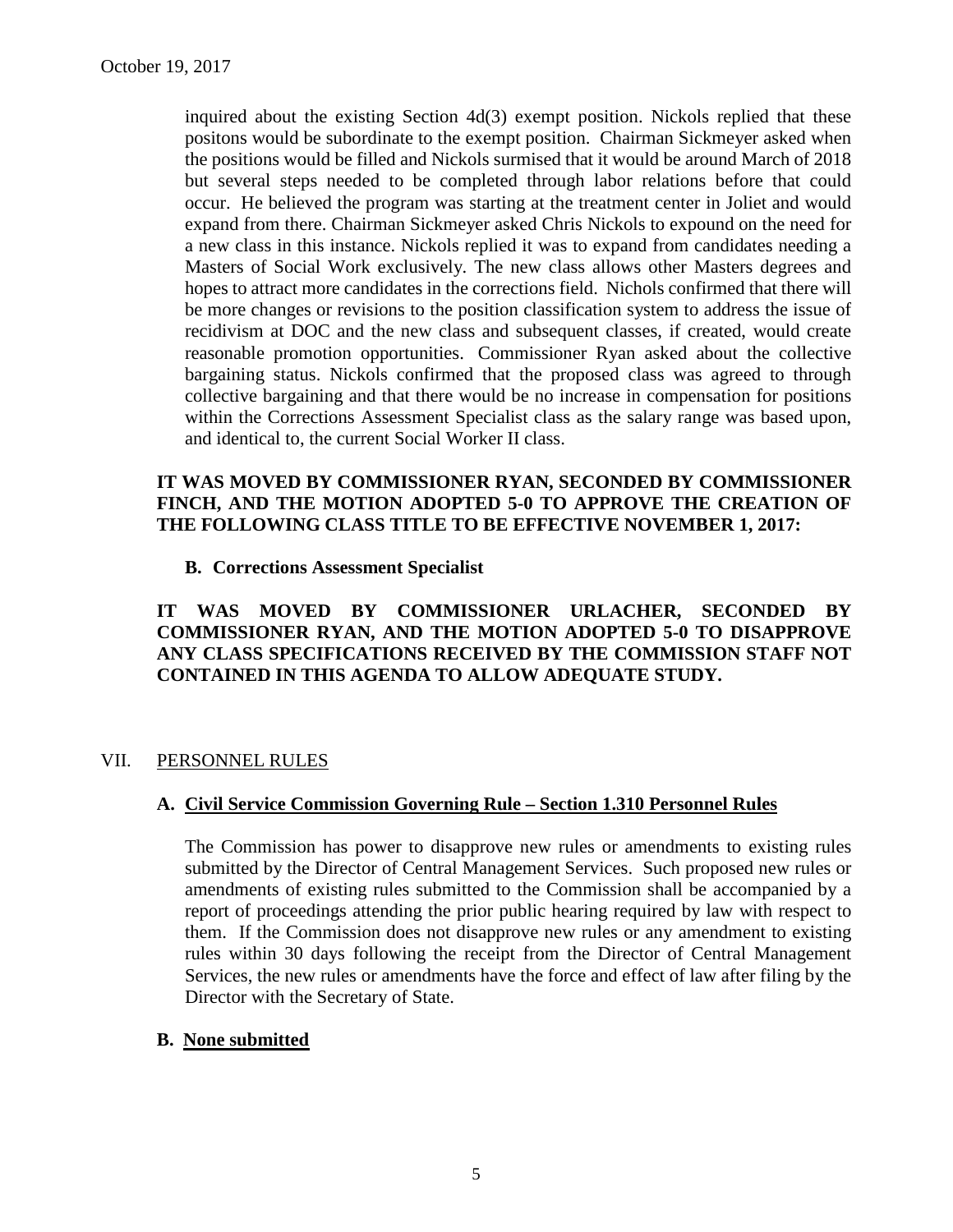# **IT WAS MOVED BY COMMISSIONER FINCH, SECONDED BY COMMISSIONER URLACHER, AND THE MOTION ADOPTED 5-0 TO DISAPPROVE ANY AMENDMENTS TO PERSONNEL RULES RECEIVED BY THE COMMISSION STAFF BUT NOT CONTAINED IN THIS AGENDA TO ALLOW ADEQUATE STUDY.**

Mr. McComb then addressed the Commission about his pending appeal. When he was concluded, Chairman Sickmeyer thanked him for his presentation.

#### VIII. MOTION TO CLOSE A PORTION OF THE MEETING

**IT WAS MOVED BY COMMISSIONER URLACHER, SECONDED BY COMMISSIONER LUECHTEFELD, AND BY ROLL CALL VOTE THE MOTION ADOPTED 5-0 TO CLOSE A PORTION OF THE MEETING PURSUANT TO SUBSECTIONS 2(c)(1), 2(c)(4), AND 2(c)(11) OF THE OPEN MEETINGS ACT.**

| <b>SICKMEYER</b> | YES. | <b>FINCH</b> | <b>YES</b> |
|------------------|------|--------------|------------|
| LUECHTEFELD      | YES. | <b>RYAN</b>  | YES.       |
| <b>URLACHER</b>  | YES. |              |            |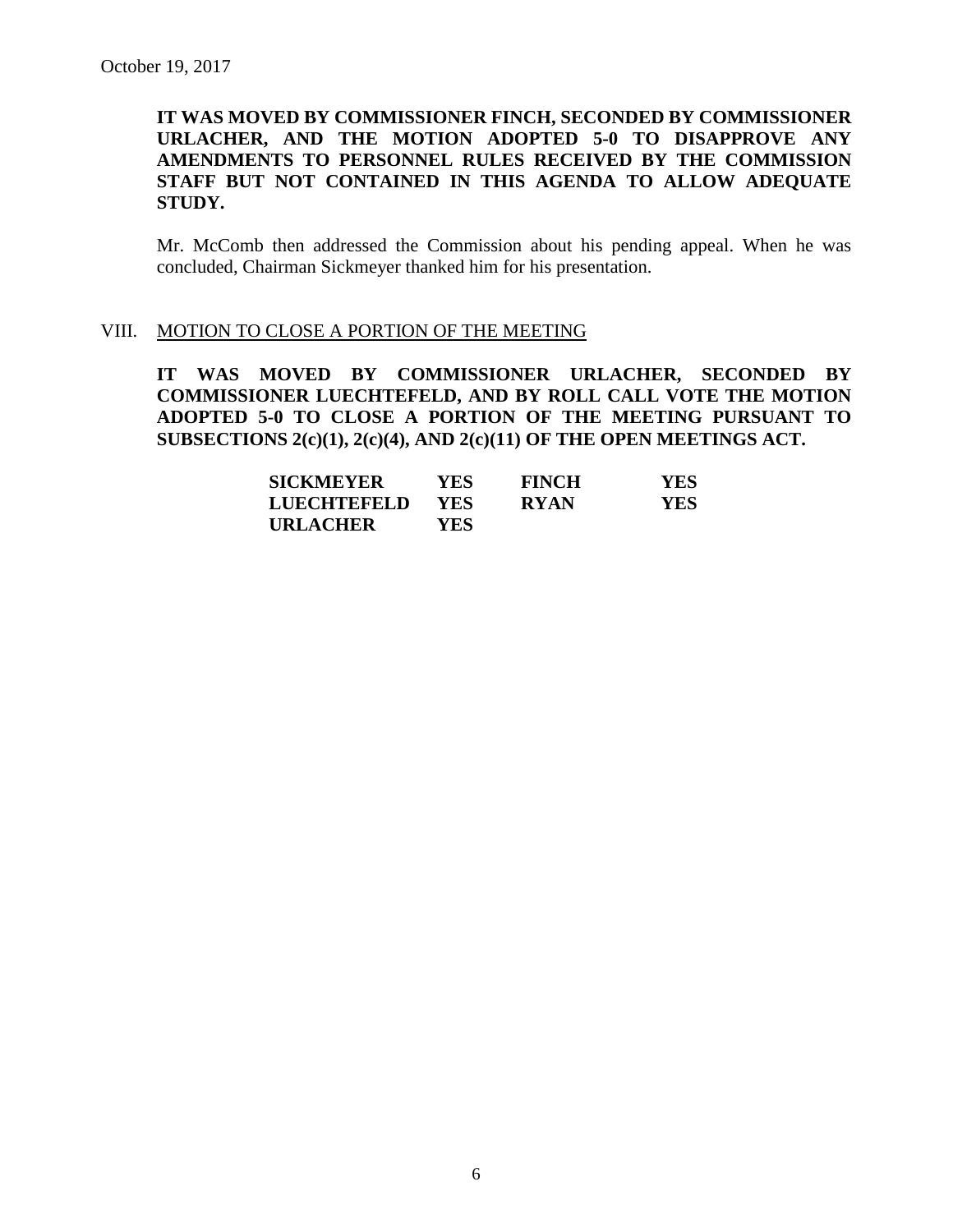# IX. RECONVENE THE OPEN MEETING

Upon due and proper notice, the regular open meeting of the Illinois Civil Service Commission was reconvened at 160 N. LaSalle Street, Suite S-901, Chicago, Illinois and 607 E. Adams Street, Suite 801, Springfield, Illinois by interactive video conference at 11:36 a.m.

### PRESENT

Chairman Timothy D. Sickmeyer; G.A. Finch, David Luechtefeld, Jane Ryan, and Casey Urlacher, Commissioners; Daniel Stralka, Executive Director and Andrew Barris, Assistant Executive Director; and Roger McComb.

# X. NON-MERIT APPOINTMENT REPORT

Set forth below is the number of consecutive non-merit appointments made by each agency as reported by Central Management Services.

| Agency                                   |                         | $8/31/17$ 9/30/17 9/30/16 |                |
|------------------------------------------|-------------------------|---------------------------|----------------|
| Aging                                    | 0                       | 1                         | 0              |
| Agriculture                              | 15                      | 13                        | $\overline{2}$ |
| <b>Central Management Services</b>       | 5                       | 5                         | 1              |
| Commerce and Economic Opportunity        | 1                       | 1                         | 0              |
| <b>Employment Security</b>               | $\overline{0}$          | 1                         | 0              |
| Financial and Professional Regulation    | 1                       | 1                         | 0              |
| <b>Gaming Board</b>                      | $\overline{0}$          | $\overline{2}$            | $\overline{0}$ |
| <b>Healthcare and Family Services</b>    | 7                       | 5                         | 1              |
| <b>Historic Preservation Agency</b>      | 10                      | 9                         | 0              |
| <b>Human Services</b>                    | 14                      | 9                         | 6              |
| Innovation & Technology                  | 3                       | 4                         | 0              |
| Insurance                                | $\overline{0}$          | 1                         |                |
| <b>Labor Relations Board-Educational</b> | 1                       | $\overline{2}$            | 0              |
| <b>Natural Resources</b>                 | 49                      | 39                        | 15             |
| Property Tax Appeal Board                | $\overline{\mathbf{c}}$ | 1                         | $\overline{0}$ |
| <b>Public Health</b>                     | $\overline{2}$          | $\overline{2}$            | $\overline{0}$ |
| Revenue                                  | $\mathbf{1}$            | $\boldsymbol{0}$          | 0              |
| <b>State Fire Marshal</b>                | 0                       | $\boldsymbol{0}$          |                |
| <b>State Police</b>                      | $\overline{4}$          | 4                         |                |
| <b>State Retirement Systems</b>          | $\overline{4}$          | 1                         |                |
| Transportation                           | 1                       | $\mathbf{1}$              | $\overline{2}$ |
| Veterans' Affairs                        | 1                       | 1                         | $\overline{0}$ |
| <b>Workers' Compensation Commission</b>  | 1                       | 1                         |                |
| <b>Totals</b>                            | 122                     | 104                       | 32             |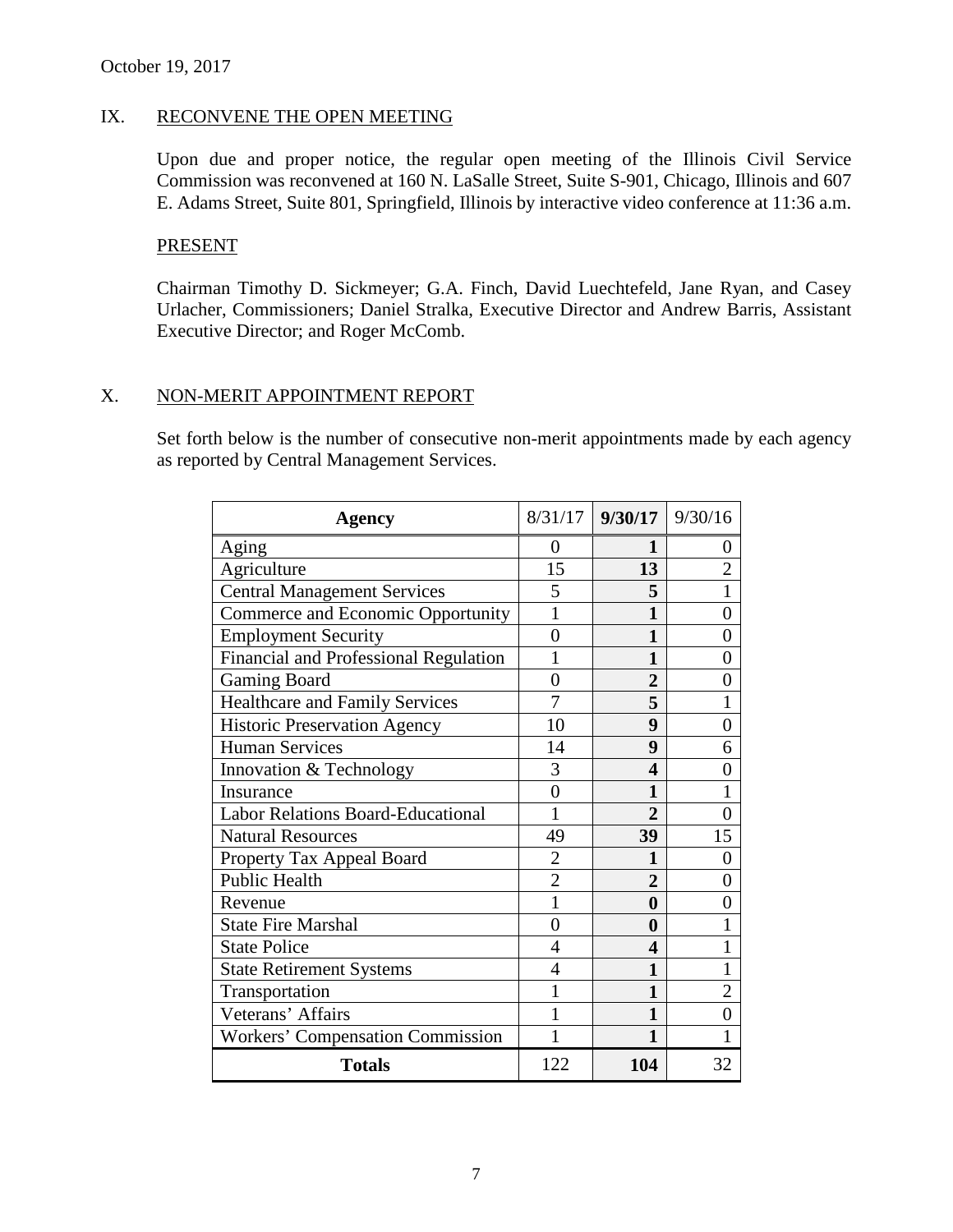# XI. INTERLOCUTORY APPEAL

# **S-43-17**

| Employee | Roger E. McComb            | <b>Appeal Date</b>   | 5/19/17                   |
|----------|----------------------------|----------------------|---------------------------|
| Agency   | <b>Employment Security</b> | <b>Decision Date</b> | 9/28/17                   |
| Type     | Suspension                 | ALJ                  | Daniel Stralka            |
| Issue(s) | Motion to Dismiss filed    | Proposal for         | Motion to Dismiss granted |
|          | for late filing and no     | Decision             | subject to approval of    |
|          | jurisdiction.              |                      | Commission.               |

**IT WAS MOVED BY COMMISSIONER RYAN, SECONDED BY COMMISSIONER URLACHER, AND BY ROLL CALL VOTE OF 5-0 THE MOTION ADOPTED TO AFFIRM AND ADOPT THE PROPOSAL OF THE ADMINISTRATIVE LAW JUDGE TO DISMISS THE APPEAL. THE COMMISSION FINDS THAT THE RESPONDENT FAILED TO TIMELY FILE HIS APPEAL AND THAT HE WAS NOT SUSPENDED IN EXCESS OF 30 DAYS IN A 12-MONTH PERIOD. FOR BOTH THESE REASONS THE COMMISSION HAS NO JURISDICTION OVER THIS MATTER. IN ADDITION, THE RESPONDENT RETIRED FROM STATE SERVICE SHORTLY AFTER SUSPENSION PENDING DISCHARGE PROCEEDINGS WERE INITIATED AGAINST HIM. ONCE RETIRED, THE PETITIONER HAD NO AUTHORITY TO CONTINUE DISCIPLINARY PROCEEDINGS AGAINST SOMEONE WHO WAS NO LONGER A STATE EMPLOYEE.** 

| <b>SICKMEYER</b> | YES.       | <b>FINCH</b> | <b>YES</b> |
|------------------|------------|--------------|------------|
| LUECHTEFELD      | <b>YES</b> | <b>RYAN</b>  | <b>YES</b> |
| <b>URLACHER</b>  | YES.       |              |            |

### XII. PUBLICLY ANNOUNCED DECISIONS RESULTING FROM APPEALS

### **DA-25-17**

| Employee    | Christopher D. Perdue   Appeal Date |               | 11/22/16          |
|-------------|-------------------------------------|---------------|-------------------|
| Agency      | Corrections                         | Decision Date | 10/06/17          |
| Appeal Type | Discharge                           | Proposal for  | Discharge upheld. |
| ALJ         | <b>Andrew Barris</b>                | Decision      |                   |

**IT WAS MOVED BY COMMISSIONER URLACHER, SECONDED BY COMMISSIONER FINCH, AND BY ROLL CALL VOTE OF 5-0 THE MOTION ADOPTED TO AFFIRM AND ADOPT THE PROPOSAL OF THE ADMINISTRATIVE LAW JUDGE THAT THE PARTIALLY PROVEN CHARGES WARRANT DISCHARGE FOR THE REASONS SET FORTH IN THE PROPOSAL FOR DECISION DATED OCTOBER 6, 2017.**

| <b>SICKMEYER</b>   | <b>YES</b> | <b>FINCH</b> | <b>YES</b> |
|--------------------|------------|--------------|------------|
| <b>LUECHTEFELD</b> | <b>YES</b> | <b>RYAN</b>  | <b>YES</b> |
| <b>URLACHER</b>    | YES.       |              |            |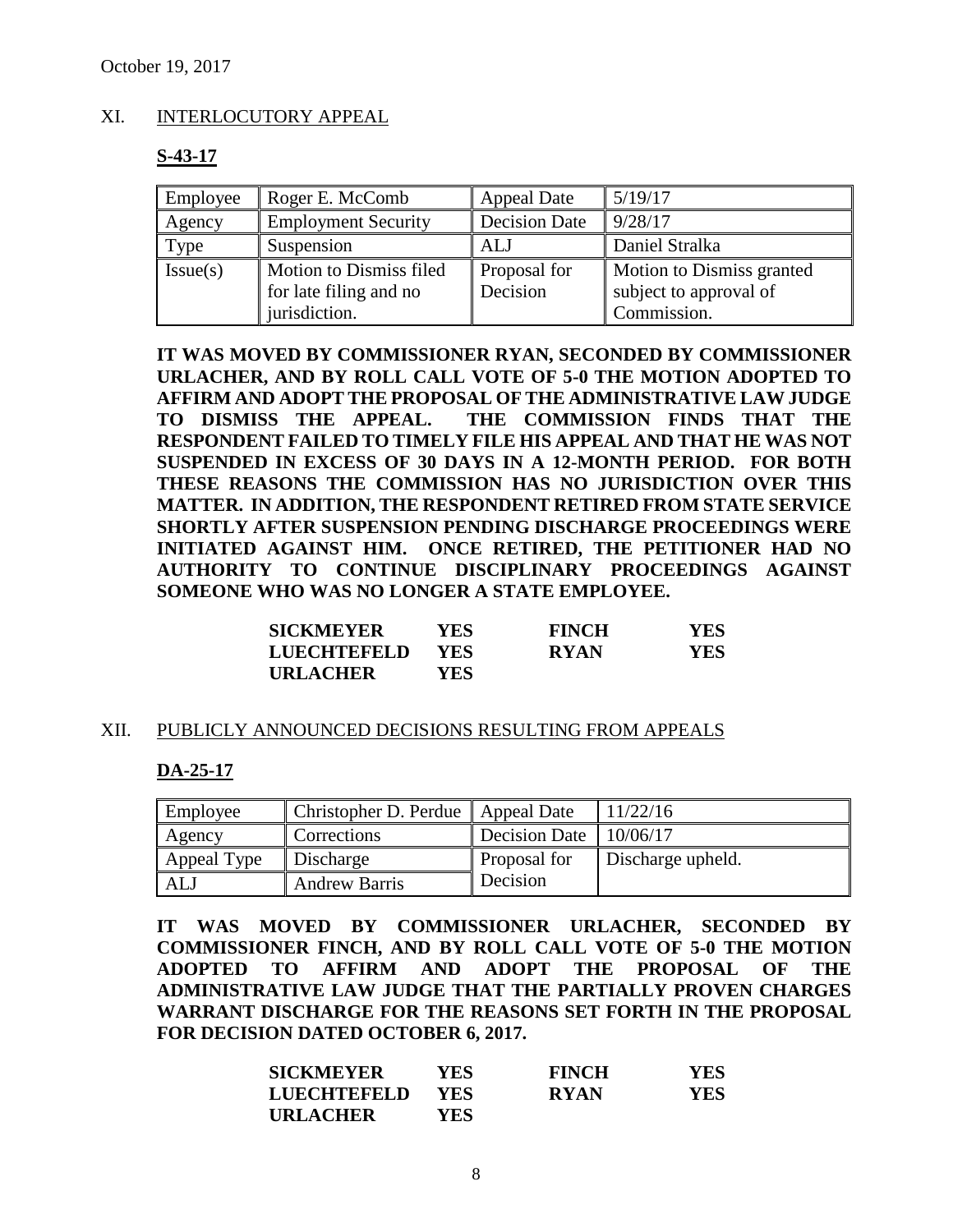# XIII. FISCAL YEAR 2017 ANNUAL REPORT

# **IT WAS MOVED BY COMMISSIONER URLACHER, SECONDED BY COMMISSIONER LUECHTEFELD, AND THE MOTION ADOPTED 5-0 TO APPROVE THE FISCAL YEAR 2017 ANNUAL REPORT AS SUBMITTED.**

#### XIV. STAFF REPORT

Executive Director Stralka reported that:

- $\triangleright$  Jane Ryan was appointed to fill the vacant Commissioner position effective October 12, 2017. A side benefit of this appointment is that the Commission will have a quorum in the Springfield office for its monthly meetings.
- The first fiscal year 2019 budget request was submitted to the Governor's Office of Management and Budget on October 17.
- $\triangleright$  P.A. 100-212 mandates that the Commission's signature sheets include additional information designed to make it easier for litigants to file Administrative Review actions. Along with required language about the right to appeal final decisions by Administrative Review, each signature sheet must include the names and addresses of the Commission and the parties. This information has been added to Commission signature sheets starting this month.
- $\triangleright$  At the Chairman's suggestion, all Commissioners were reminded of their entitlement to participate in the State's deferred compensation program.
- $\triangleright$  There was a recent court decision of interest in a case involving the Cook County Sheriff's Merit Board. A decision to discharge a Sheriff's deputy was overturned when it was determined that the Merit Board was illegally constituted due to a faulty appointment. A general discussion about the case in which all Commissioners participated ensued.
- The Commission's vacant Exemption Monitor position was recently posted on the NeoGov website used by Central Management Services for job postings.

Forms for the Commissioners to participate in the SECA campaign were distributed at the end of the meeting. The deadline is November 8. Checks are to be made payable to the name of the selected charity.

Chairman Sickmeyer added that he has appointed Commissioner Ryan to help with the process of backfilling her vacant position. He also asked Andrew Barris to assist with all Commissioners in filing the State Use of Vehicle forms recently forwarded to all of them. Chairman Sickmeyer then reminded the Commissioners to submit their Statements of Economic Interest to Andrew Barris next year for filing rather than filing individually. Executive Director Stralka noted that the State's Ethics Act requires the Statements of Economic Interest be reviewed by the Ethics Officer prior to filing with the Secretary of State.